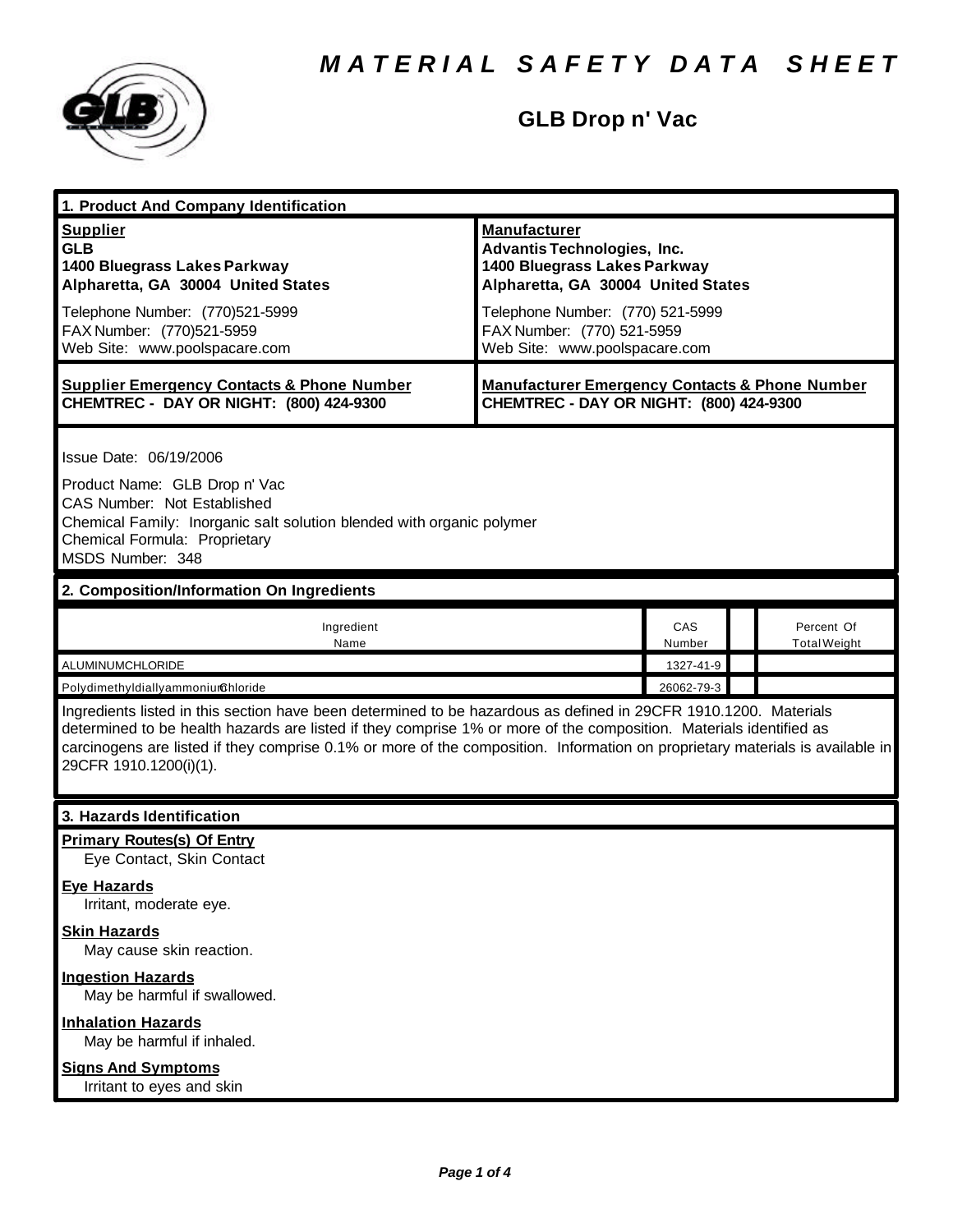### *M A T E R I A L S A F E T Y D A T A S H E E T*

### **GLB Drop n' Vac**

### **First Aid (Pictograms)**

#### **4. First Aid Measures**

#### **Eye**

In case of contact, hold eyelids apart and immediately flush eyes with plenty of water for at least 15 minutes. Call a physician or a poison control center immediately.

#### **Skin**

Wash affected areas with soap and water.

#### **Ingestion**

DO NOT INDUCE VOMITING. Contact a physician or poison control.

#### **Inhalation**

If inhaled, remove to fresh air.

### **Fire Fighting (Pictograms)**



### **5. Fire Fighting Measures**

Flash Point: N/A °F Flammability Class: non-flammable

#### **Fire And Explosion Hazards**

Product may build up and rupture a sealed container

#### **Extinguishing Media**

Use the appropriate extinguishing media for the surrounding fire. Use water to cool fire-exposed containers.

#### **Fire Fighting Instructions**

Firefighters should wear self-contained breathing apparatus and full protective gear.

#### **6. Accidental Release Measures**

Contain and/or absorb spill with inert material (e.g. sand, vermiculite). Avoid release to the environment. Neutralize spill area with soda ash or lime.

#### **7. Handling And Storage**

#### **Handling And Storage Precautions**

Keep out of reach of children. Store material in a cool and dry place.

#### **Storage Precautions**

Avoid contact with Alkalis or Oxidizing agents

#### **Work/Hygienic Practices**

Use safe chemical handling procedures suitable for the hazards presended by this material.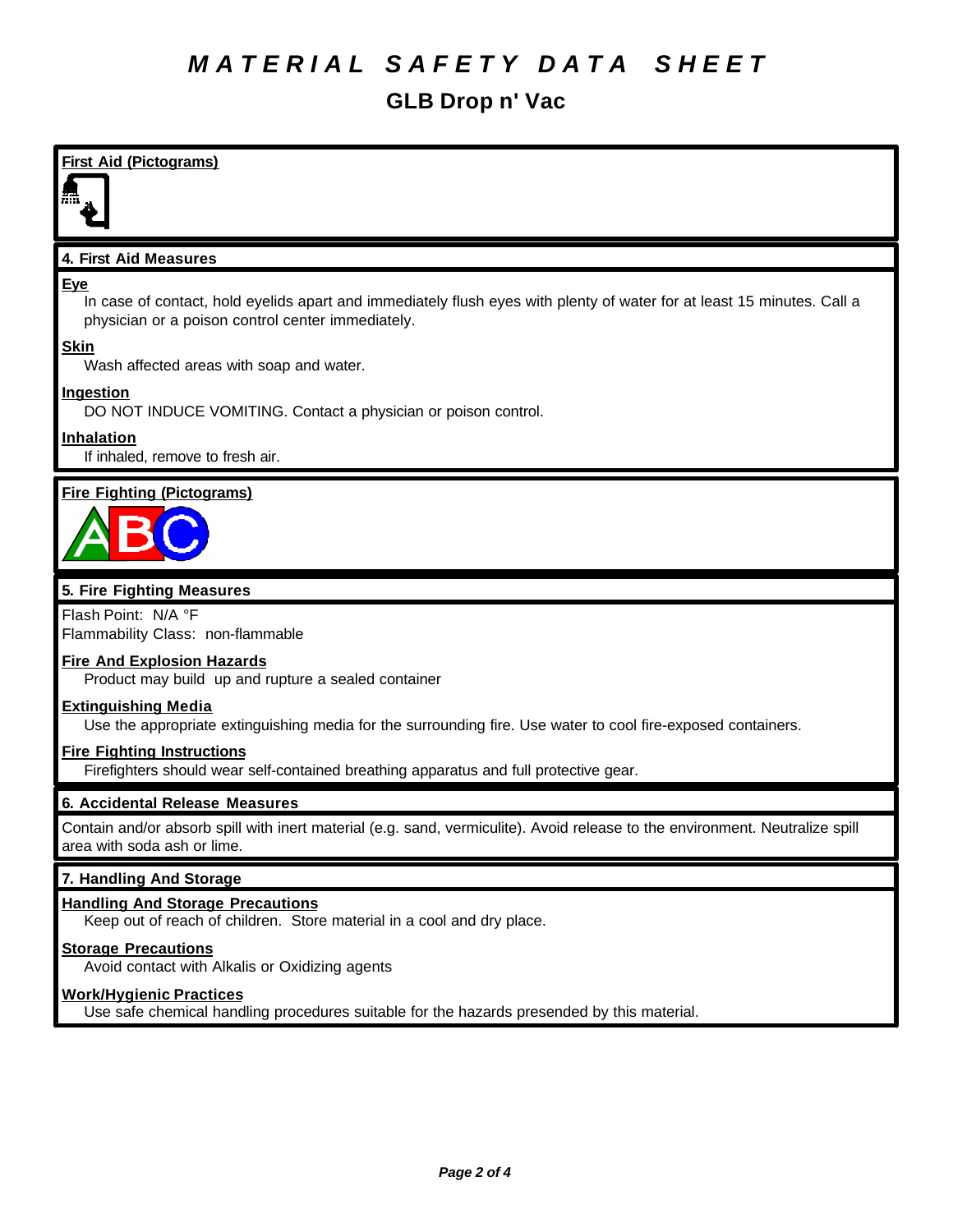# *M A T E R I A L S A F E T Y D A T A S H E E T*

### **GLB Drop n' Vac**

| <b>Protective Clothing (Pictograms)</b>                                                                                                                                                                                                                                                                                                                                                                  |  |
|----------------------------------------------------------------------------------------------------------------------------------------------------------------------------------------------------------------------------------------------------------------------------------------------------------------------------------------------------------------------------------------------------------|--|
|                                                                                                                                                                                                                                                                                                                                                                                                          |  |
| 8. Exposure Controls/Personal Protection                                                                                                                                                                                                                                                                                                                                                                 |  |
| <b>Engineering Controls</b><br>Local exhaust acceptable. Special exhaust not required                                                                                                                                                                                                                                                                                                                    |  |
| <b>Eye/Face Protection</b><br>Safety glasses with side shields or goggles recommended.                                                                                                                                                                                                                                                                                                                   |  |
| <b>Skin Protection</b><br>Chemical-resistant gloves.                                                                                                                                                                                                                                                                                                                                                     |  |
| <b>Respiratory Protection</b><br>None normally required.                                                                                                                                                                                                                                                                                                                                                 |  |
| 9. Physical And Chemical Properties                                                                                                                                                                                                                                                                                                                                                                      |  |
| <b>Appearance</b><br><b>Blue liquid</b>                                                                                                                                                                                                                                                                                                                                                                  |  |
| <u>Odor</u><br>None                                                                                                                                                                                                                                                                                                                                                                                      |  |
| Chemical Type: Mixture<br>Physical State: Liquid<br>Melting Point: n/a °F<br>Boiling Point: 220 °F<br>Specific Gravity: 1.127-1.135<br>Molecular Weight: NOT DETERMINED<br>Percent Volitales: NOT DETERMINED<br>Packing Density: NOT DETERMINED<br>Vapor Pressure: NOT DETERMINED<br>Vapor Density: NOT DETERMINED<br>pH Factor: 2-3<br>Solubility: Soluble in water<br>Evaporation Rate: NOT DETERMINED |  |
| 10. Stability And Reactivity                                                                                                                                                                                                                                                                                                                                                                             |  |
| Stability: Stable<br>Hazardous Polymerization: Will not occur                                                                                                                                                                                                                                                                                                                                            |  |
| <b>Incompatible Materials</b><br>Avoid contact with oxidizers and alkalis                                                                                                                                                                                                                                                                                                                                |  |
| <b>Hazardous Decomposition Products</b><br>May decompose to Hydrochloric Acid in a fire                                                                                                                                                                                                                                                                                                                  |  |
| <b>Conditions To Avoid (Polymerization)</b><br>Excessive heat                                                                                                                                                                                                                                                                                                                                            |  |
| 11. Toxicological Information                                                                                                                                                                                                                                                                                                                                                                            |  |
| No Data Available                                                                                                                                                                                                                                                                                                                                                                                        |  |